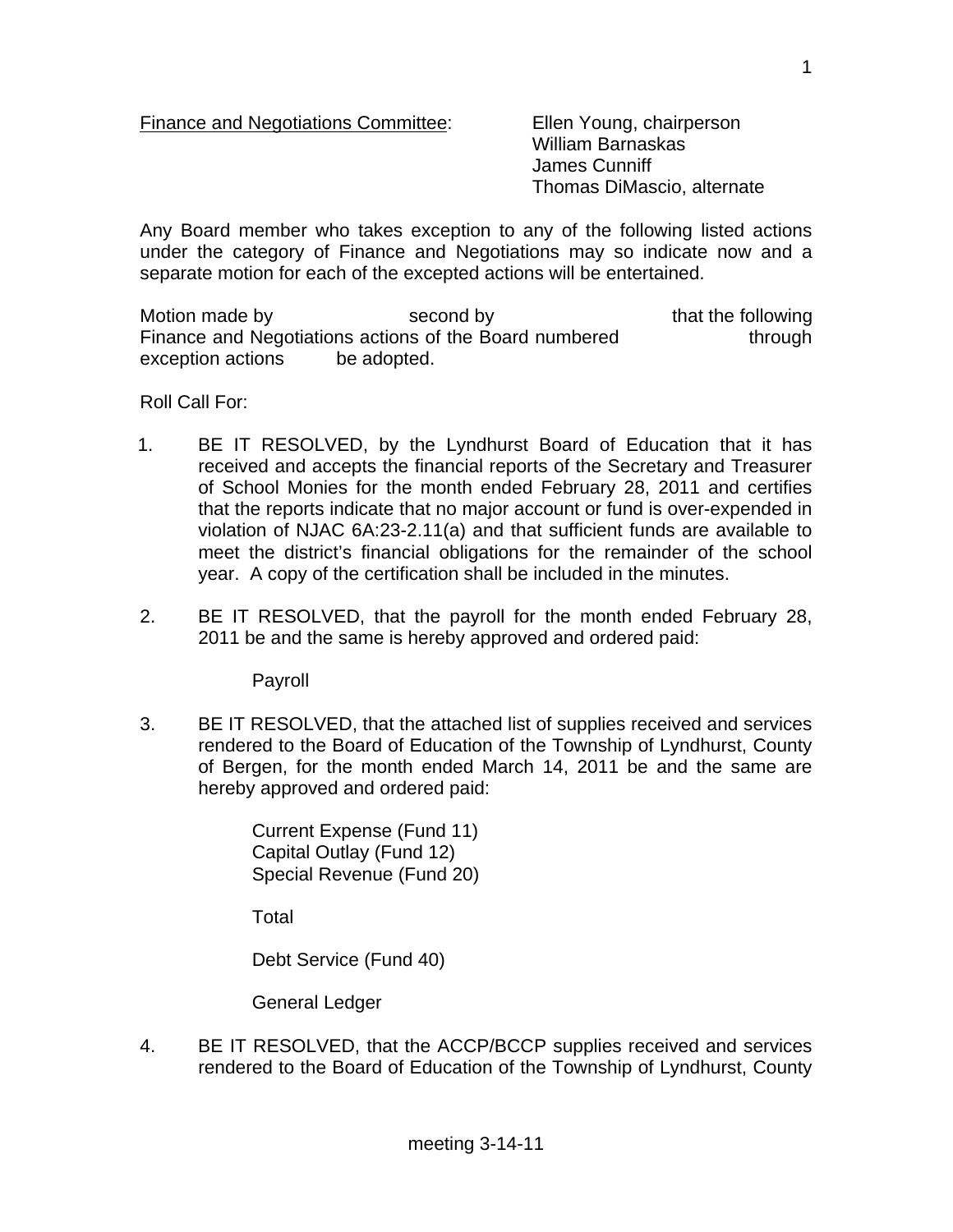of Bergen, for the month of February 2011, be and the same are hereby approved and ordered paid:

| Payroll/Payroll Taxes   | \$13,788.44 |
|-------------------------|-------------|
| Supplies/Telephone/Misc | \$872.04    |
| <b>Tuition Refunds</b>  | $-0 -$      |
| Total                   | \$14,660.48 |

5. BE IT RESOLVED, that cafeteria services rendered to the Board of Education of the Township of Lyndhurst, County of Bergen, for the month of February 2011, be and the same are hereby approved and ordered paid:

> Payroll/Payroll Taxes **Services**

- 6. BE IT RESOLVED, that the Lyndhurst Board of Education approve the attached transfers for the month of February 2011.
- 7. BE IT RESOLVED, that the Lyndhurst Board of Education approve a Preliminary FY 2011-2012 school budget for submission to the voters as follows:

|                                                                                | <b>Budget</b>                               | <b>Local Tax Levy</b>                  |
|--------------------------------------------------------------------------------|---------------------------------------------|----------------------------------------|
| <b>General Fund</b><br><b>Special Revenue Fund</b><br><b>Debt Service Fund</b> | \$33,953,561.00<br>899,753.00<br>672,098.00 | \$32,331,219.00<br>$-0-$<br>672,098.00 |
| <b>Total Base Budget</b>                                                       | \$35,525,412.00                             | \$33,003,317.00                        |

- 8. BE IT RESOLVED, that the Lyndhurst Board of Education approve the extended contract with South Jersey Energy for electric generation services under the ACES program until May 2012 with a decrease in the price for power by another 12-17% effective in May 2011.
- 9. BE IT RESOLVED, that the Lyndhurst Board of Education approve \$50,000.00 as the maximum travel budget for the 2011-2012 school year. This amount includes reimbursements for conferences, professional development workshops, regular school travel, meals and mileage for conference/workshops, as well as any other associated costs for school related travel events. The maximum amount approved for the 2010-2011 school year was \$60,000.00. As of February 28, 2011, the total amount spent was \$13,150.00.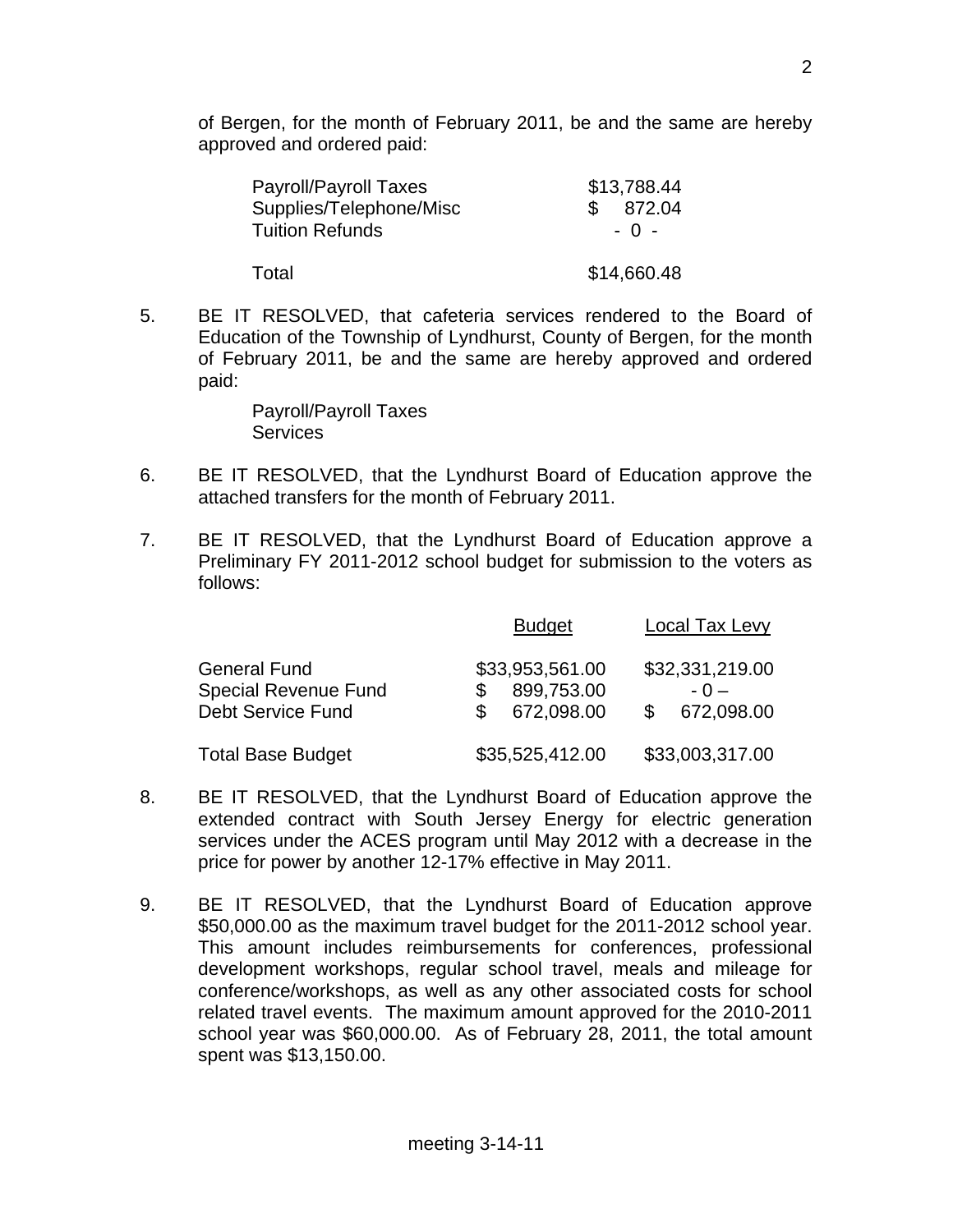10. BE IT RESOLVED, that the Lyndhurst Board of Education approve a maximum dollar budget limit for the 2011-2012 school year, for the following professional services:

| \$50,000.00  |
|--------------|
| \$2,000.00   |
| \$200,000.00 |
| \$3,600.00   |
| \$22,000.00  |
|              |

11. WHEREAS, there currently exists numerous state laws, governmental programs, and private sector programs that are applicable to public entities, including Boards of Education, in connection with energy efficient projects; and

 WHEREAS, these laws and programs include, but are not limited to the Energy Savings Improvement Program, P.L. 2009, c.4; New Jersey's Clean Energy Pay for Performance Program; the board of Public Utilities Investment Grade Energy Audit Program; and private sector energy efficient lease lightning program upgrades; and

 WHEREAS, many of these programs and laws either have sunset provisions and/or have limited funding and are on a "first come-first serve basis;" and

 WHEREAS, these laws and programs are designed to allow for public entity capital improvements without the capital cost being borne by the public entity or the taxpayer, but rather being funded with the energy cost savings, thus, legally allowing operating budgetary line items being indirectly used to fund capital project upgrades; and

 WHEREAS, the Lyndhurst Board of Education consists of a number of schools and facilities, which have been in service for a significant number of years and are anticipated to be ideal candidates for some/all of the energy efficient laws and programs, thus, providing a direct financial benefit to the Board of Education and the taxpayer; and

 WHEREAS, DMR Architects, PC, having a business address at 777 Terrace Avenue, Hasbrouck Heights, N.J. has been the Board's architectof-record for several years past; and

 WHEREAS, DMR Architects, PC has an affiliated company via partial common ownership, Green Economics, Inc., having a business address at 777 Terrace Avenue, Hasbrouck Heights, N.J., which specializes in sustainable consulting; and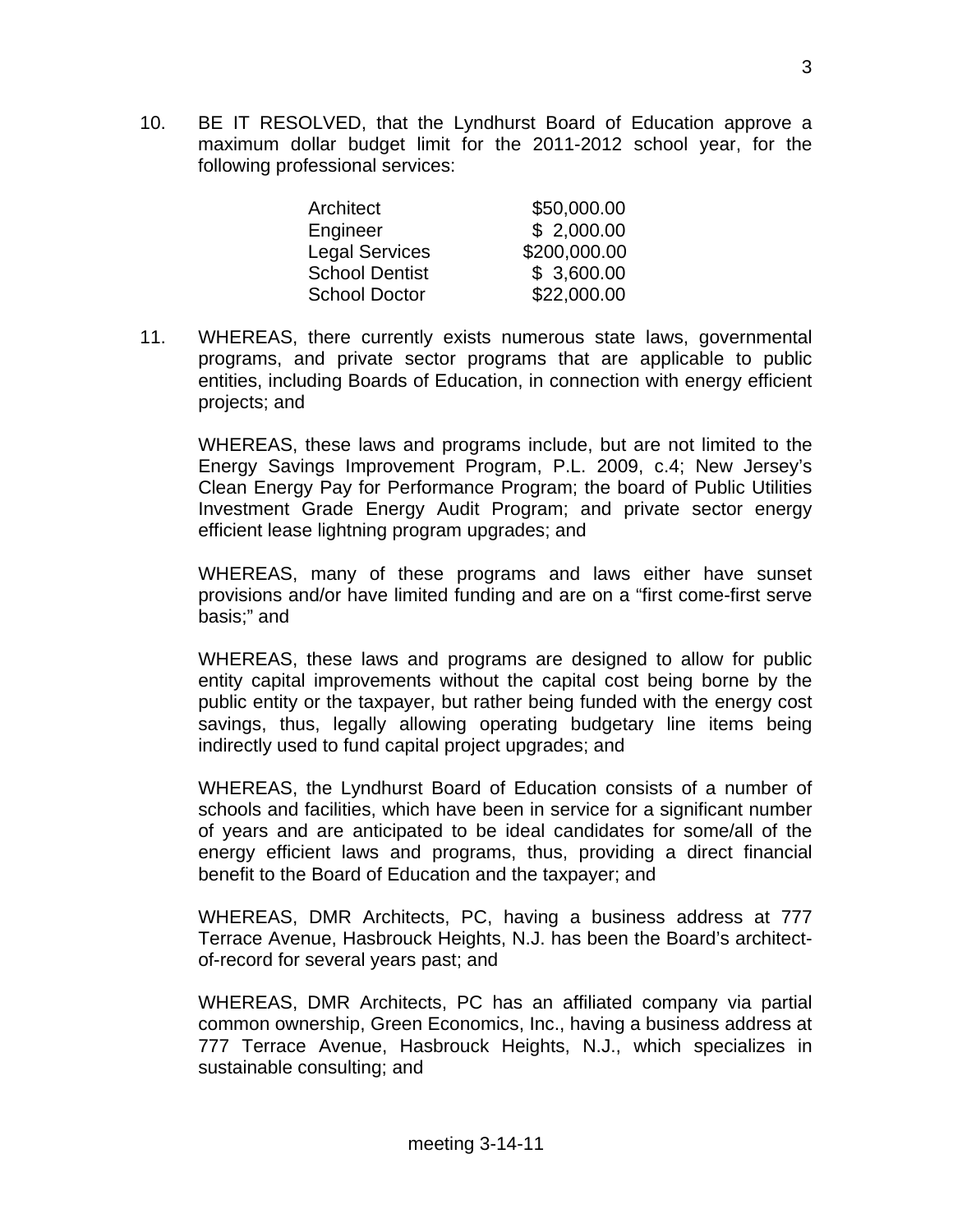WHEREAS, the Board of Education seeks to take advantage of the capital energy related laws and programs that exist, but requires professional guidance in order to do so.

 NOW THEREFORE BE IT RESOLVED that the Board of Education hereby:

- a) Appoints DMR Architects, PC and/or Green Economics, Inc. as it authorized agent/program/project manager to assess the various energy-related laws and programs available to the Board of Education and to provide an Energy Reduction Program Guide to the Business Administrator and Superintendent, which will outline applicable relevant programs/laws for participation.
- b) Upon review of the Energy Reduction Program Guide by the Business Administrator and Superintendent, said personnel shall be authorized to have DMR Architects, program(s) subject to item 3 hereinafter.
- c) DMR Architects, PC and/or Green Economics, Inc. shall not be compensated by budgetary funds of the Board of Education for its efforts, rather the said business entities will perform its professional services on the assumption of risk. The said business entities will be compensated from a portion of the energy savings achieved either directly via third-parties or by the Board of Education, but only upon receipt of payment by the Board of Education by the private sector, the latter potentially required to avoid the appearance, perceived and/or actual conflict of interest. Further, in order for DMR Architects, PC and/or Green Economics, Inc. to be compensated, the program(s) must show a net positive financial benefit to the Board of Education.
- d) As the energy efficient savings programs and laws are designed to have the private sector finance the capital energy efficient improvements, an investment grade energy audit is generally required for participation in a number of programs/laws. the Board of Public Utilities (BPU) currently offers a 75%-25% grant program to boards of education wherein upon submission of an application, the BPU will fund 75% of an investment grade audit costing up to \$100,000 and will fund the balance of the 25% cost of the audit if the public entity implements the energy audit on a building by building basis. The investment grade audit is required to be performed by one of six pre-qualified energy audit firms selected via a request for proposal basis. Accordingly, the Board of Education, hereby authorizes the Business Administrator to authorize DMR Architects and/or Green Economics to undertake the administrative tasks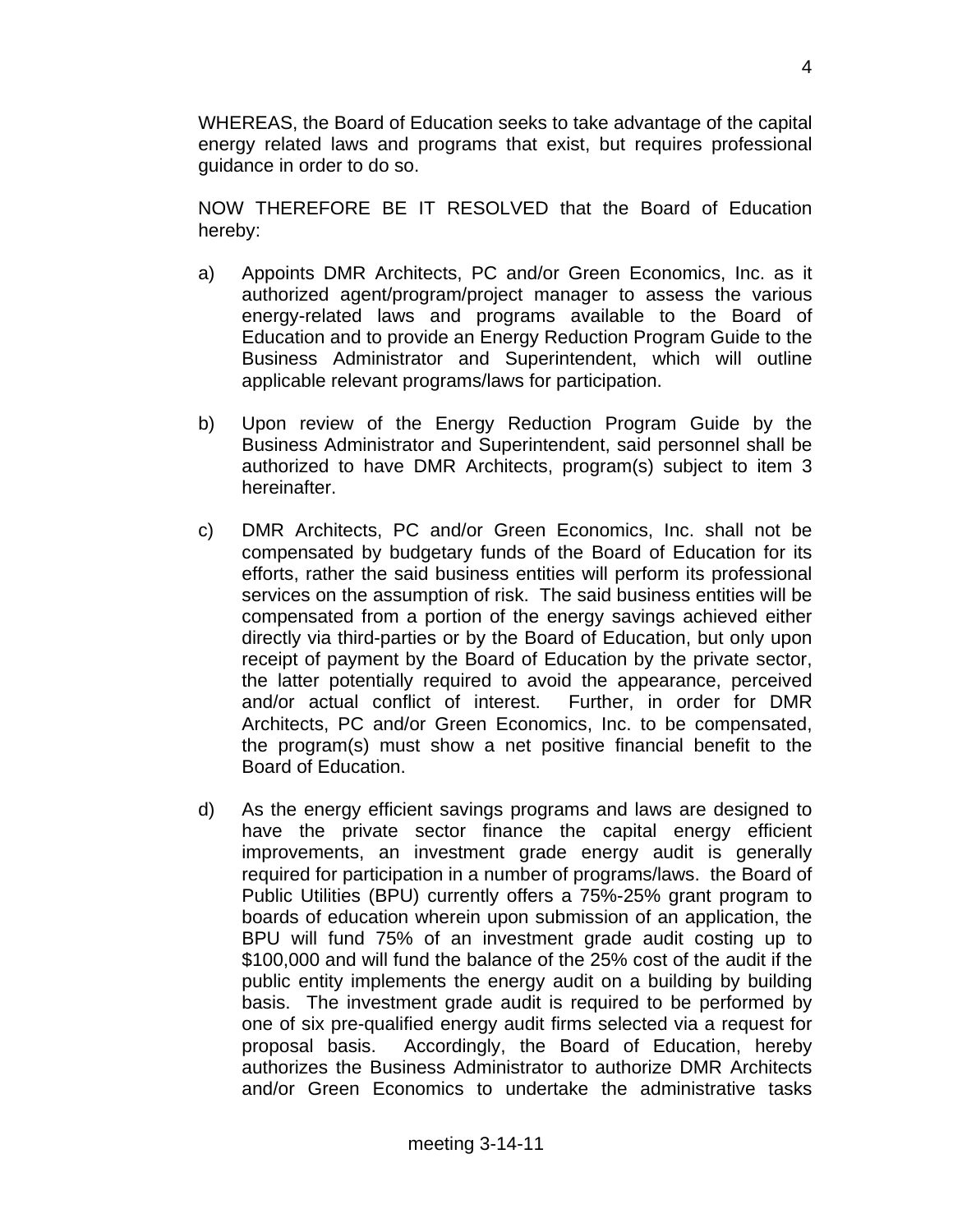associated with the BPU audit (i.e., application data gathering, application preparation, interface with BPU, drafting of energy audit company RFP, analysis of RFP responses, management of audit firm, etc.) based on item no. 3 hereinabove. Subject to compliance with the BPU requirements, rules and regulations by the Board of Education, the Board of Education anticipates being reimbursed by the BPU the 25% cost of the audit up to \$25,000, which would be the Board of Education's maximum exposure under this Resolution, if BPU reimbursement is not received.

- e) Any and all notes or work product produced by DMR Architects, PC and/or Green Economics will remain the property of the said business entities until such time compensation is received pursuant to item no. 3 hereinabove.
- 12. RESOLVED, that the Lyndhurst Board of Education approve and adopt a form of Cafeteria Plan including a Premium Expense Account, effective March 1, 2011, and that the Superintendent is hereby authorized and directed to execute and deliver to the School Business Administrator one or more counterparts of the Plan.

 RESOLVED, that the School Business Administrator shall be instructed to take such actions that are deemed necessary and proper in order to implement the Plan, and to set up adequate accounting and administrative procedures to provide benefits under the Plan.

 RESOLVED, that the School Business Administrator shall act as soon as possible to notify the employees of the Lyndhurst Board of Education of the adoption of the Cafeteria Plan by providing a copy of the summary description of the Plan in the form of the Summary Plan Description, which form is hereby approved.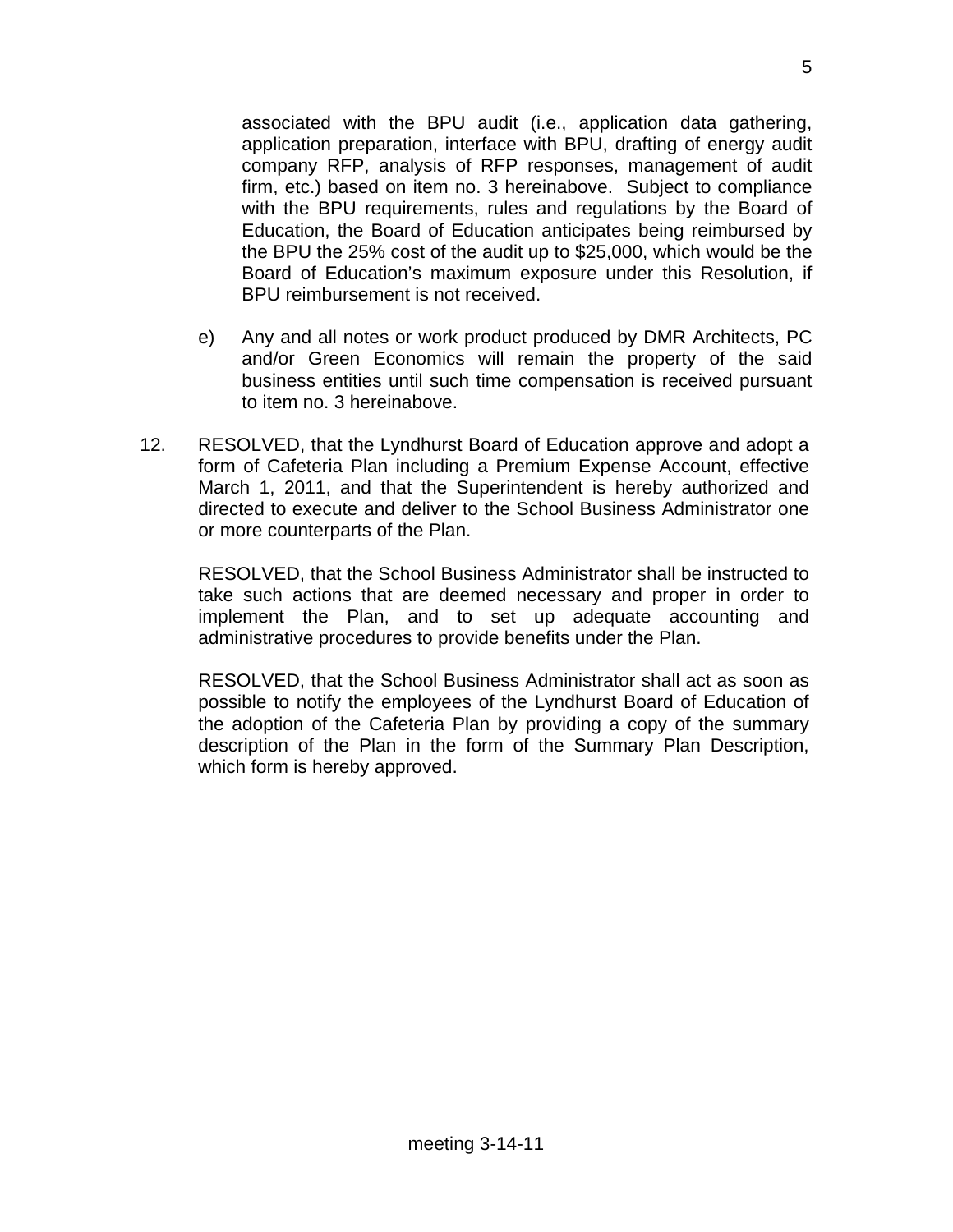## Facilities & District Planning: Ronald Grillo, chairperson

 Stephen Vendola Ellen Young James Cunniff, alternate

Any Board member who takes exception to any of the following listed actions under the category of Facilities & District Planning may so indicate now and a separate motion for each of the excepted actions will be entertained.

Motion made by second by that the following Facilities & District Planning actions of the Board numbered through exception actions be adopted.

Roll Call For:

1. BE IT RESOLVED, that the Lyndhurst Board of Education submit the following Dual Use of Classroom approval application for the 2010-2011 school year for the State Department of Education.

Washington School Room #12

2. WHEREAS, the Lyndhurst Board of Education is planning to carry out certain capital construction and renovation projects to meet the district educational facility needs; and

 WHEREAS, certain capital construction and renovation projects require amending the districts Long Range Facility Plan, and the preparation of feasibility study, educational specifications, schematic drawings and necessary construction documents, and the submittal of same to the State of New Jersey Department of Education, Bureau of Facility Planning, for purposes of review and approval prior to the start of such construction and renovation projects; and

 WHEREAS, the said documents will be prepared under the auspices of the Lyndhurst Board of Education and school district personnel;

NOW THEREFORE, BE IT RESOLVED, that:

a) The Lyndhurst Board of Education approves that DMR Architects, P.C. having a business address at 777 Terrace Avenue, Hasbrouck Heights, New Jersey 07604 enter into a direct contract agreement for Architectural/Engineering Services with Lyndhurst Board of Education for amending the districts Long Range Facility Plan, and preparation of feasibility study, educational specifications, schematic drawings and necessary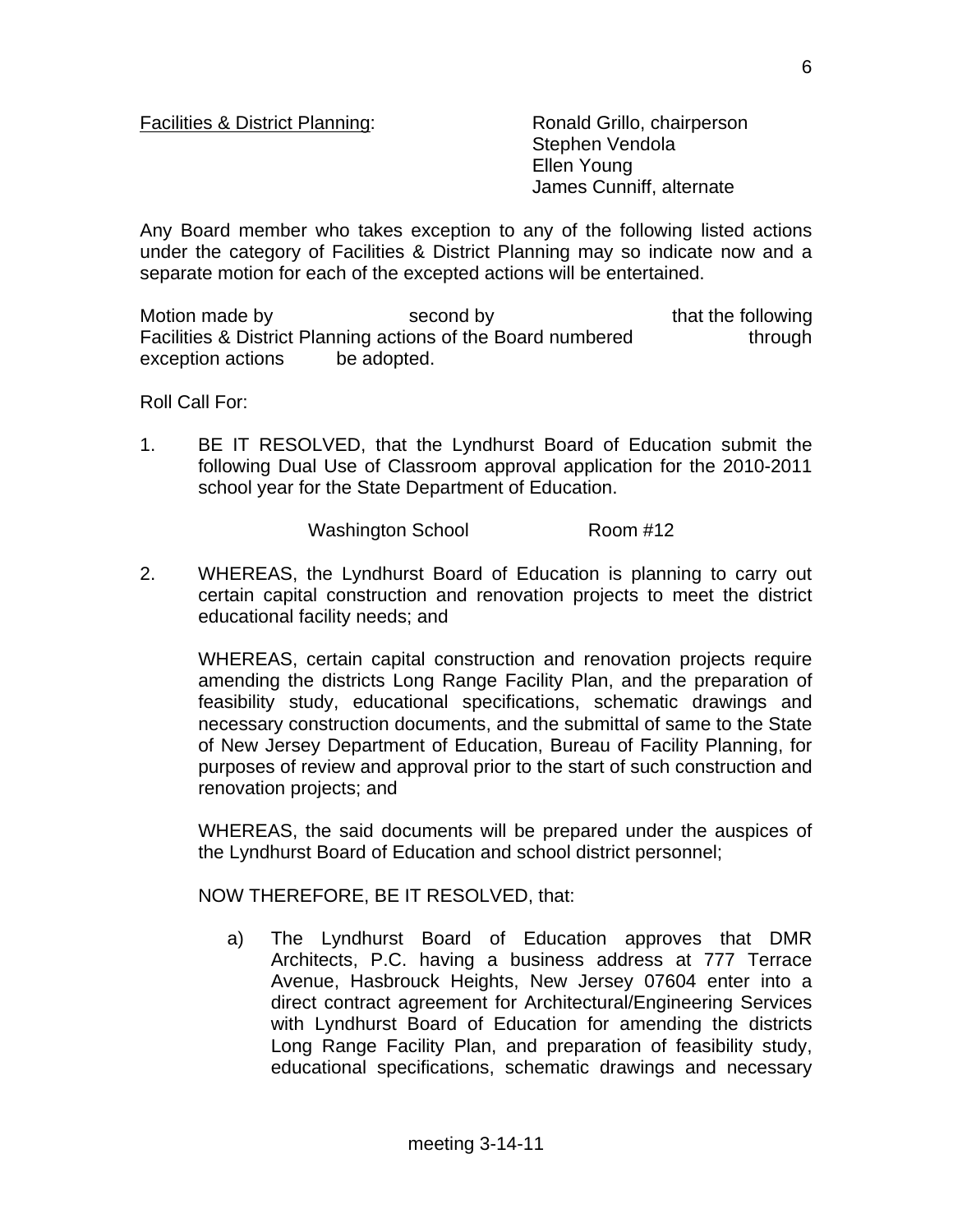construction documents for certain capital construction and renovation projects.

- b) Lyndhurst Board of Education authorizes DMR Architects, acting on behalf of Lyndhurst Board of Education, to amend the districts Long Range Facility Plan, and transmit the necessary feasibility study, educational specifications, schematic drawing and necessary construction documents for certain capital construction and renovation projects to the State of New Jersey Department of Education for review and approval.
- c) Lyndhurst Board of Education grants full access to DMR Architects and its consultants to its school facilities in connection with this matter.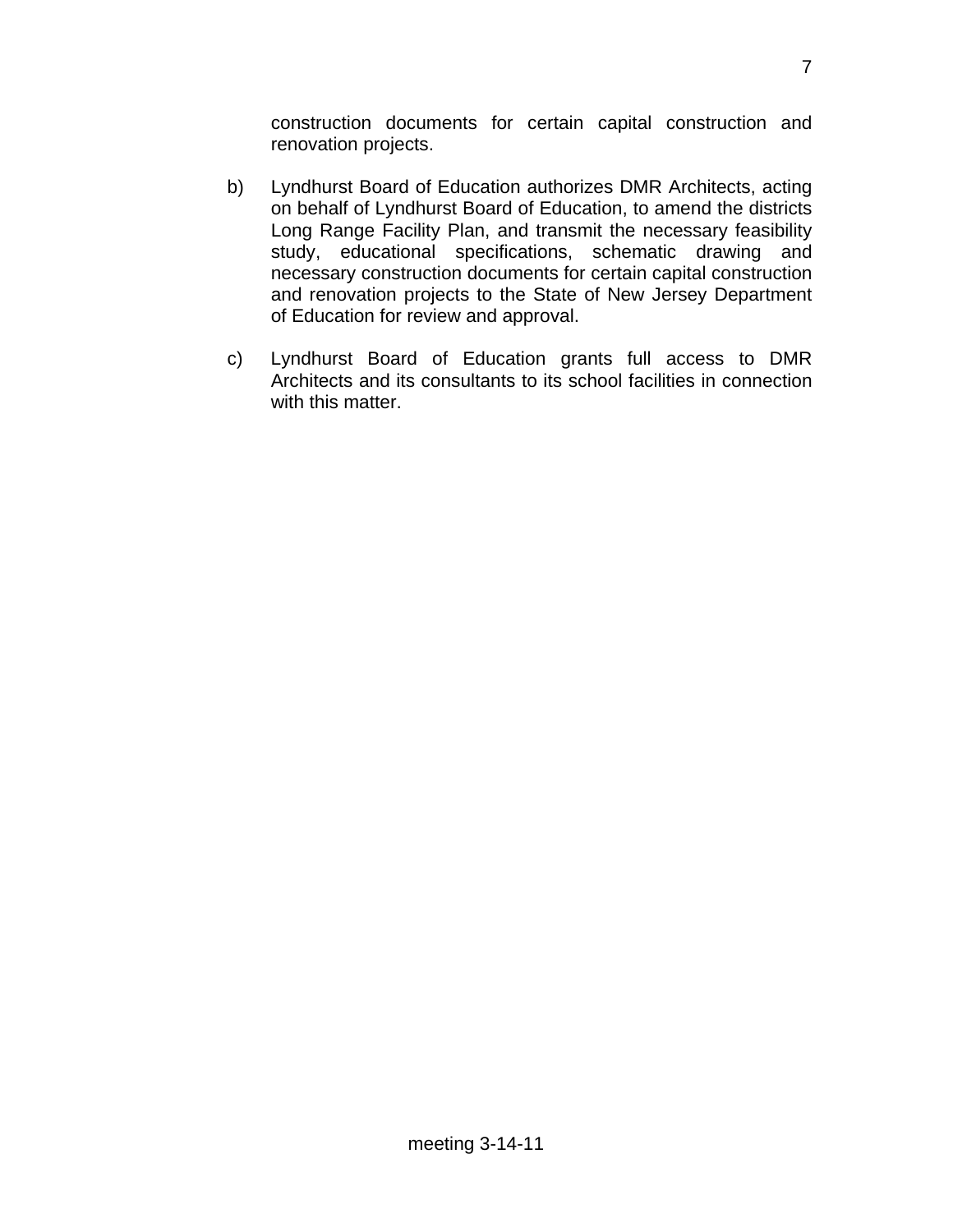Rules & Regulations Committee: Stephen Vendola, chairperson

 James Cunniff William Barnaskas Christine Melleno, alternate

Any Board member who takes exception to any of the following listed actions under the category of Rules & Regulations may so indicate now and a separate motion for each of the excepted actions will be entertained.

Motion made by second by that the following Rules & Regulations actions of the Board numbered through exception actions be adopted.

1. BE IT RESOLVED, that the Lyndhurst Board of Education approve the following use of school facilities:

| Organization                            | Place                                    | Time,Date,Purpose                                                     |
|-----------------------------------------|------------------------------------------|-----------------------------------------------------------------------|
| <b>Project Graduation</b>               | Lyndhurst HS<br><b>Room 144</b>          | 7:00 pm-9:00 pm<br>$2 - 9 - 11$<br>Meeting                            |
| <b>Project Graduation</b>               | Lyndhurst HS<br><b>Room 144</b>          | 7:00 pm-9:00 pm<br>$2 - 17 - 11$<br>Meeting                           |
| <b>NJPTA</b>                            | Lyndhurst HS<br>Cafeteria                | 6:30 pm-9:30 pm<br>$2 - 24 - 11$<br>Presentation                      |
| Lyndhurst Parks Dept./<br>Golden Falcon | Matera Field<br>LHS Gym and<br>Cafeteria | 9:00 am-2:00 pm<br>6-21 thru 6-26-11<br>Camp                          |
| <b>Washington School PTA</b>            | Washington<br>Gym                        | 3:05 pm-4:14 pm<br>3-10; 4-14-11<br>After School Bingo                |
| Columbus/Lincoln PTA                    | Lincoln<br>All Purpose Rm.               | 6:30 pm-9:00 pm<br>$4 - 1 - 11$<br><b>PTA Movie Night</b>             |
| Lyndhurst Police Dept.                  | Lyndhurst HS<br>Gym & Auditorium         | 8:00 am-4:30 pm<br>6-24, 27, 28, 29,<br>30/11<br><b>Junior Police</b> |